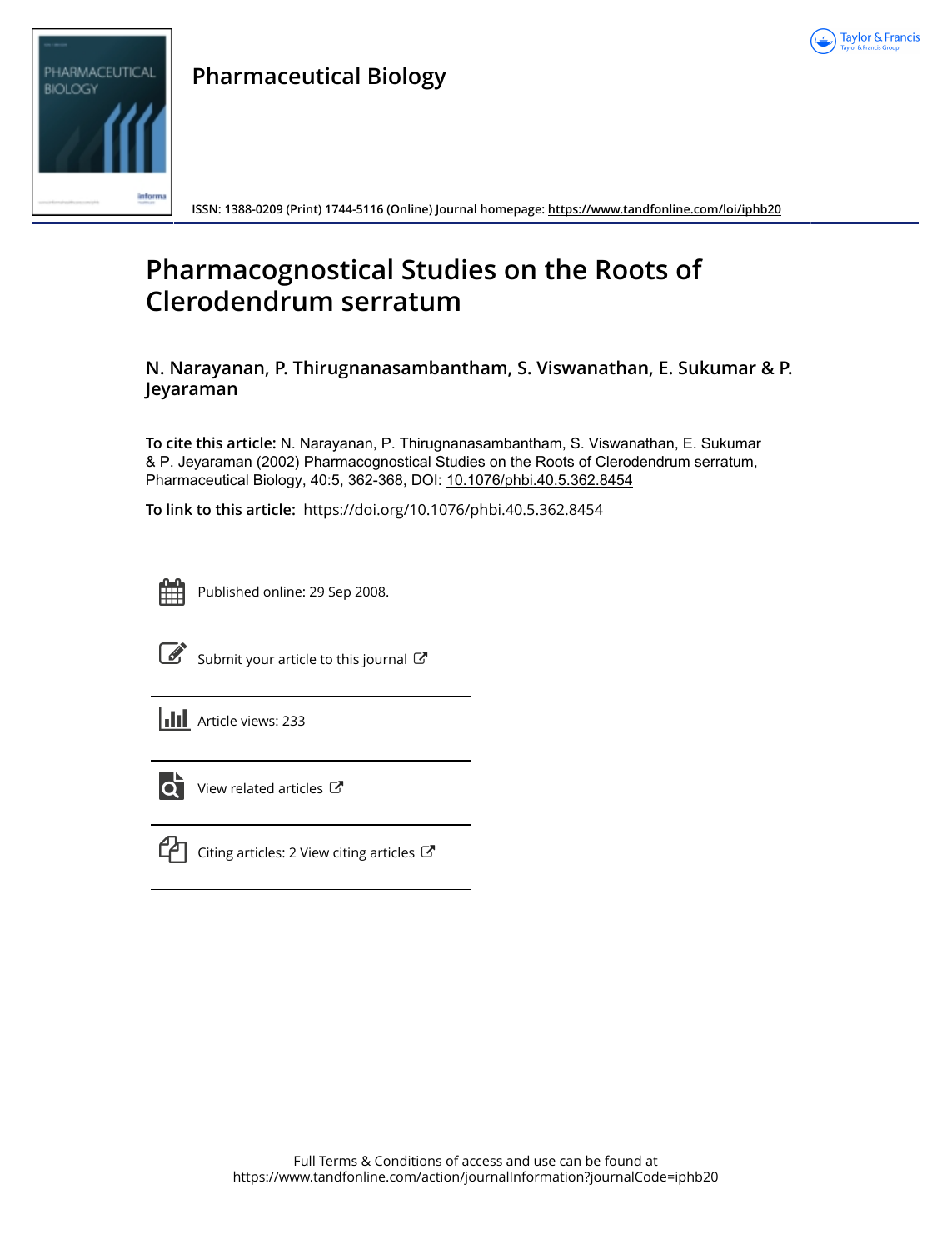# **Pharmacognostical Studies on the Roots of**

# *Clerodendrum serratum*

N. Narayanan<sup>1</sup>, P. Thirugnanasambantham<sup>1</sup>, S. Viswanathan<sup>1</sup>, E. Sukumar<sup>2</sup> and P. Jeyaraman<sup>3</sup>

<sup>1</sup>Medicinal Chemistry Research Centre, Institute of Pharmacology, Madras Medical College and Research Centre, Chennai, India; <sup>2</sup>Central Research Institute for Siddha (CCRAS) Arumbakkam, Chennai, India; <sup>3</sup>Botany field Research Laboratory, Maduravoyal, University of Madras Chennai, India

### **Abstract**

*Sirutekku* is a plant drug used in Indian medicine. *Clerodendrum serratum* is deemed to be the source of authentic *Sirutekku*. Many taxa belonging to the Verbenaceae family are used to adulterate the genuine drug, posing problems in identification. The root of *C. serratum* is considered for this study with the aim of producing an anatomical description for diagnosis and for distinguishing it from its adulterants. The studies include gross anatomical features, cellular composition, tissue organization and cellular inclusions of the root.

**Keywords:** *Sirutekku*, *Clerodendrum serratum*, *Premna herbacea*, *Ayurveda*, *Siddha*.

## **Introduction**

*Sirutekku* is a plant drug which enters into more than 10 polyherbal formulations in the Indian systems of medicine, such as Bharangirasayanam, Nochithailam, Kaphasurakkudineer, Vathasurakkudineer, Rasaganthimezhugu, Sarabungavilvathiezhagam, Sirutekkukudineer, Kantankatthirikudineer, Thonthasurakiyazham, Thalisapatthirichoornam etc. (Anonymous, 1984; Murugesa Mudaliar, 1969). While the efficacy of the drug is widely recognised by *Ayurveda* and *Siddha* physicians, the botanical identification of the drug continues to cause problems. While *Clerodendrum serratum* (L.) Moon (Verbenaceae) (synonyms: *Volkameria serrata* L., *Rotheca serrata* (L.) Steane & Mabb.) is deemed to be the authentic *Sirutekku*, the genuineness of the drug has been disputed and pharmacists are skeptical over its identity. This situation has arisen due to the fact that drugs from many taxa belonging to the Verbenaceae, and few others of different plant families, have been sold in the market under the name *Sirutekku*. Some such adulterants are *Clerodendrum indicum* (L.) Kuntze, *Premna obtusifolia* R. Br., and *P. herbacea* Roxb. of the Verbenaceae, *Gardenia latifolia* Aiton, *G. resinifera* Roth, and *G. turgida* Roxb. of the Rubiaceae and *Picrasma quassioides* (D.Don) Benn. of the Simaroubaceae. All these taxa can be distinguished from *C. serratum* with ease when the specimens are available with flowers. However, when the samples are available only in the vegetative condition or in fragmentary form, as often happens in dealing with the crude drugs, identification of the specimen poses considerable difficulties.

In a situation when incomplete non-flowering samples are to be identified, one has to resort to the histological analysis of the samples, employing certain special botanical microtechniques. This work is devoted to an anatomical investigation of the roots of *C. serratum*, the true *Sirutekku*, in order to provide an account of the anatomical features, which can be used for diagnosing and distinguishing the drug from its adulterants.

A perusal of the literature showed that Nayar et al. (1976) have studied the anatomical features of *Premna herbacea* and also described certain diagnostic features that separate *C. serratum* from *P. herbacea*. Considering the importance of *Sirutekku* and its various applications in Indian Medicine, it is felt that a more thorough examination of the root of *C. serratum* would be worthwhile, since such a study may enable one to identify the taxon in any fragmentary form.

Accepted: February 28, 2002

*Address correspondence to*: S. Viswanathan, Medicinal Chemistry Research Centre, Institute of Pharmacology, Madres Medical College and Research Centre, Chennai – 600 003, India. Tel.: (+)91 44 6560940; E-mail:Visu53@hotmail.com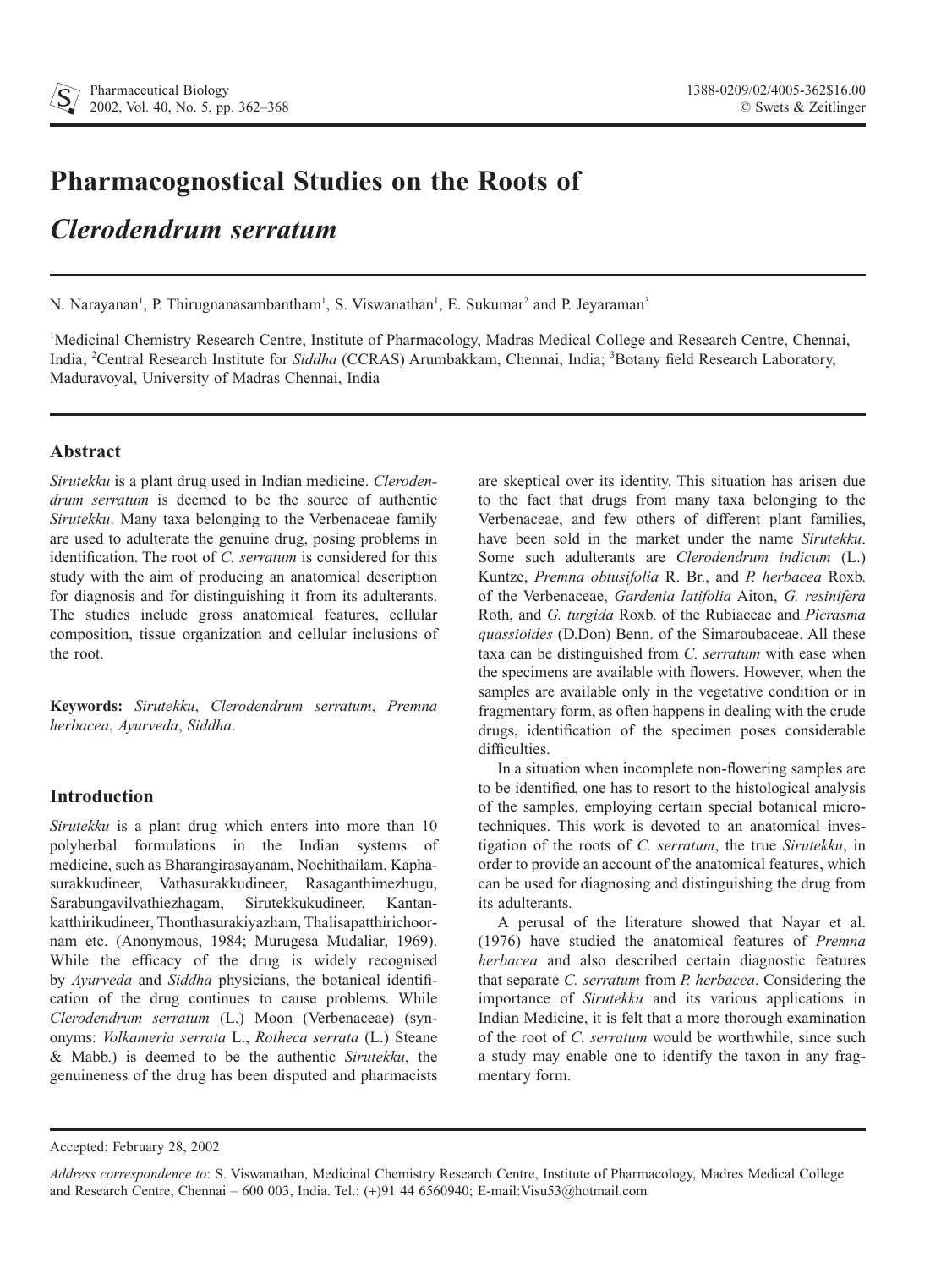#### **Materials and methods**

The specimens for the present studies were collected from Kolli Hills, (altitude 1000 m) in the Namakkal district of Tamilnadu State. Young and old roots were collected, trimmed and fixed in the field. Formalin: acetic acid: alcohol (FAA) was used as the fixative for all soft specimens. In the case of root-wood, the samples were cut and sliced into small pieces and soaked in glycerine-alcohol, which served both as a softening and preserving fluid of the tissues, which were also, when necessary, softened with the help of ethylenediamine (ETD) (Carlquist, 1982). Root bark and thin lateral roots were sectioned with a rotary microtome after paraffin embedding. Sections were cut  $8-12 \mu m$  thick, stained with tannic acid and ferric chloride plus safranin (Foster, 1934) and with toludine blue O (O'Brien et al., 1964). Using the Johansen (1940) method, xylem elements were isolated and the dimensional values of the elements were obtained by taking at least 25 measurements for each element. Vessel (pore) diameter was measured from transverse sections (TS) of wood; ray height and breadth were measured from tangential longitudinal sections (TLS) of the wood; other measurements were taken from macerated preparations. Descriptive terms of the wood anatomy are based upon the terminology recommended by the IAWA Bulletin (1989). Photomicrographs were taken with a NIKON-Lab phot-2.

#### **Results**

#### **Anatomy of the root**

#### *Young root* (Fig. 1.1–3)

Specimen examined: lateral root measuring about 3.8 mm thick. Root roughly circular in cross sectional outline with shallow fissures and thin membranous peelings of phellem tissue (Fig. 1.1).

#### *Periderm* (Fig. 1.2)

This consists of old phellem, which scales off in membranous fragments along the outermost boundary of the newly formed periderm. In regions where old phellem has peeled off, the surface of the new periderm appears smooth and even. Newly formed periderm ranges from  $150-250 \,\mu m$  wide in the radial direction. It consists of a phellogen layer, one or two phelloderm layers toward the inner side and 6–10 phellem layers towards the outer side. The entire periderm is  $300 \mu m$  wide. The cells of the phellem are transversely and narrowly oblong, thin walled and suberised, uniform in size and shape. The outermost layer of the newly formed phellem consists of comparatively thick-walled, transversely linear cells with granular contents and this layer marks the line of peeling-off of the old phellem tissue. The phelloderm cells become indistinct.

The cortical zone measures  $450-500 \,\mu m$  wide in the radial plane, the inner boundary being marked by isolated small groups of fibres. The cortical cells are elliptical or oblong in the tangential view, thin-walled, compact, with small intercellular spaces (Fig. 1.2). The cortical cells contain abundant starch grains that are mostly concentric; very few grains are eccentric. The size is  $17-22 \mu m$ , mostly present in ground parenchyma of secondary xylem and secondary phloem. Some of the inner cortical cells, lying just outer to the groups of fibres, have differentiated into sclereids, which occur in a thin tangential, discontinuous band of one or two cells thick. The cortical sclereids can be distinguished from the fibres by their larger size, wider lumen, lamellate wall and canal like prominent pits (Fig. 1.3). In vertical plane, the sclereids are elliptic, oblong or much elongated and linear.

The vascular cylinder is solid and compact with an even outer margin and without pith in the centre. The central core of the xylem cylinder is occupied by a large metaxylem element with three to five exarch primary xylem strands. The secondary xylem is fairly wide and consists of fibrous ground tissue and angular vessels (Fig. 1.2). The vessels are either solitary or in small clusters (Fig. 1.3). The diameter of the vessels ranges from  $60-100(67)$  µm and their wall thickness is about  $5 \mu m$ . The vessel elements have simple perforations and a slightly oblique perforation plate. The lateral wall thickenings are scalariform and reticulate in the primary xylem vessels and show alternate elliptic pits in the case of secondary xylem vessels.

The fibres are thin walled and wide lumened. Almost all fibres contain abundant starch grains. Septate libriform fibres are also frequently seen. No distinct pits are evident in the fibre walls. Axial parenchyma cells occur in vertical strands.

#### *Phloem* (Fig. 1.3)

The primary phloem has been crushed and obliterated. The intact secondary phloem occurs as a continuous cylinder outside the xylem. It consists of sieve tubes, companion cells and axial parenchyma. The sieve tubes occur in groups; they are polyhedral in cross section with companion cells located along the corners. Sclerenchyma (i.e., sclerieds) is not present in young roots. No specific cell inclusions are seen in the phloem parenchyma.

#### **Old root**

#### *Wood*

Old roots, ranging in thickness from 3–7 cm were examined.

#### *Physical properties*

Wood hard, heavy, light brown, fine-grained smooth textured; no taste, no odour. Pores minute, not visible to the naked eye; growth rings fairly distinct and visible to the naked eye.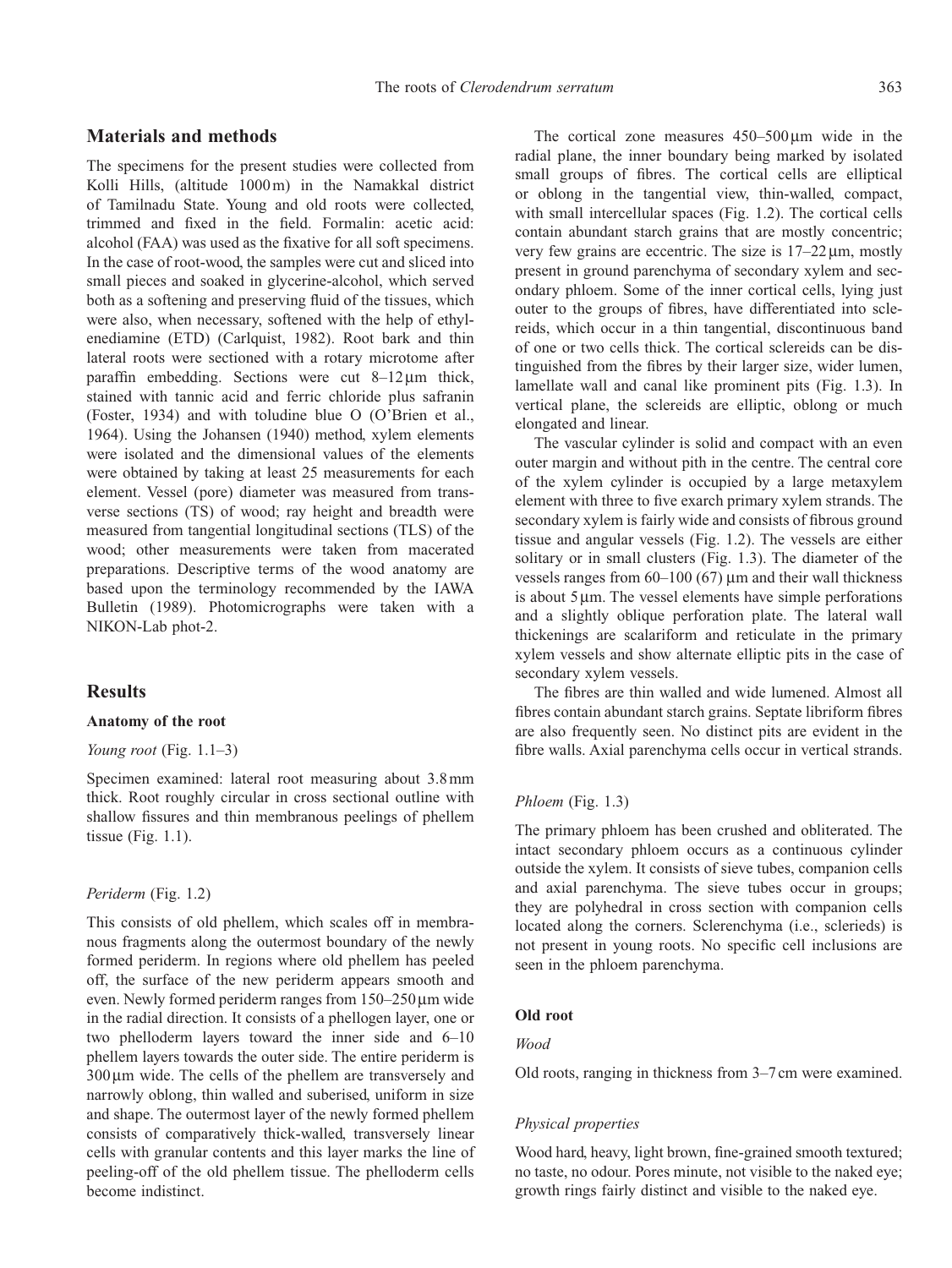

*Figure 1.* Young root and bark of mature root.

- 1. T S of young root in ground plan;
- 2. T S of young root, a sector showing periderm, cortex, secondary xylem.
- 3. Secondary xylem and secondary phloem of the previous section enlarged
- 4. T S of bark of old root showing the periderm and granular secondary phloem.
- 5. Periderm and old phloem tissue enlarged
- 6. Sclereids and starch bearing phloem parenchyma.

(Br: Bark tissues; BS: Brachysclereids; Co: Cortex; CS: Cortical sclerenchyma; Pe: Periderm (Phellem); SE: Sieve elements; SG: Starch grains; SP: Secondary phloem; SX: Secondary xylem; V: Vessel; Tr: Tracheids; XF: Xylem fibres)

Scale bars in Fig. 1 = 4 mm; 2 and  $5 = 430 \,\text{\mu m}$ ; 3 and  $6 = 200 \,\text{\mu m}$ ; 4 = 700  $\text{\mu m}$ .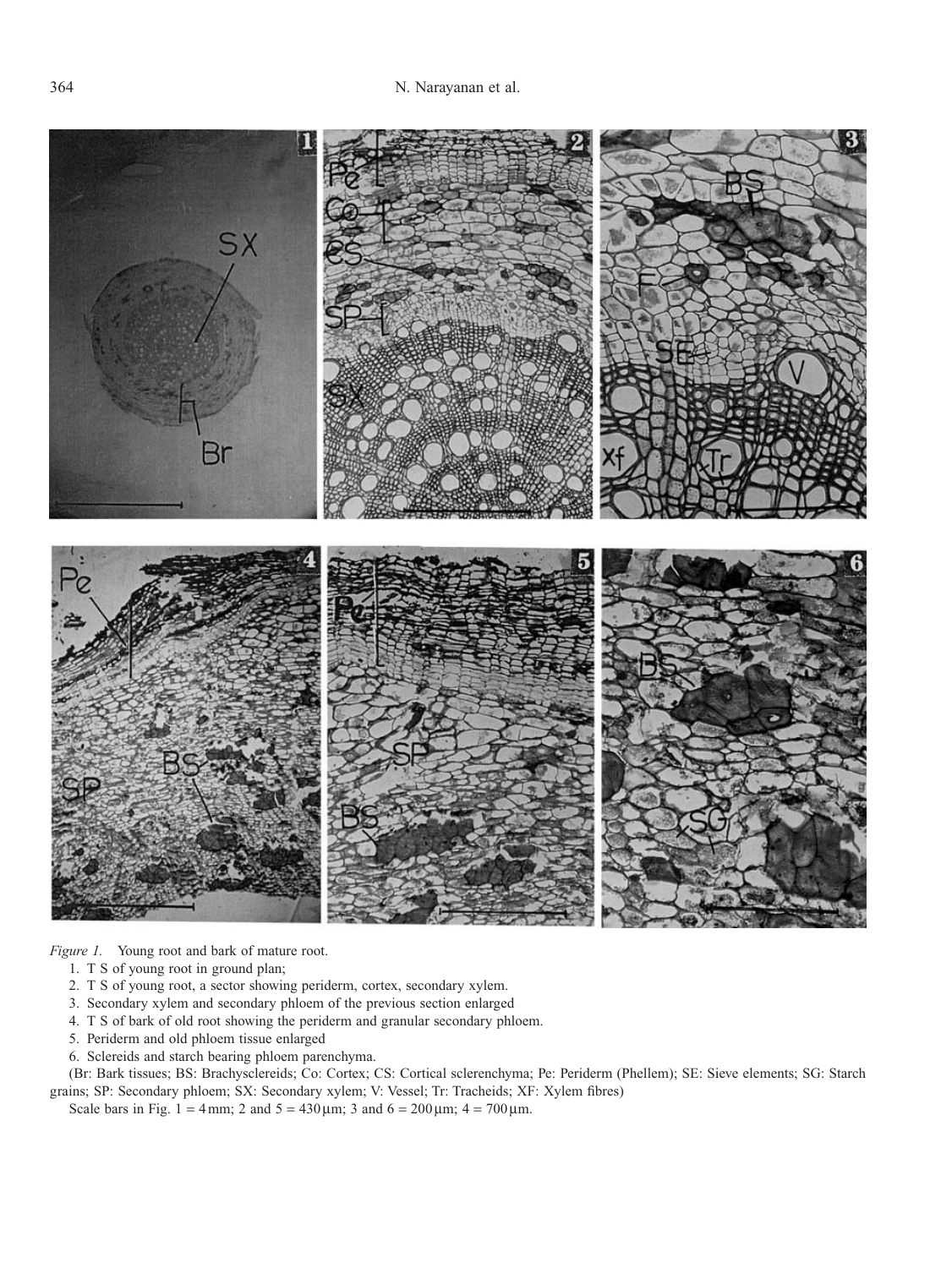

*Figure 2.* Anatomy of old-root.

- 1. TS of root wood showing growth rings.
- 2. TLS of root wood
- 3. TS of root wood, enlarged
- 4. TLS of wood showing abundant tyloses in a vessel.
- 5. TLS of wood showing a heterocellular ray, tracheids and libriform fibres.

(GR: Growth ring; LF: Libriform Fibres; PC: Procumbent cells; TR: Tracheids; TY: Tyloses: sclerosed and abundant; UC: upright cells; VE: Vessel element; XR: Xylem ray)

Scale bars in Figure 1 =  $430 \,\mu m$ ; 2 =  $700 \,\mu m$ ; 3-5 =  $200 \,\mu m$ .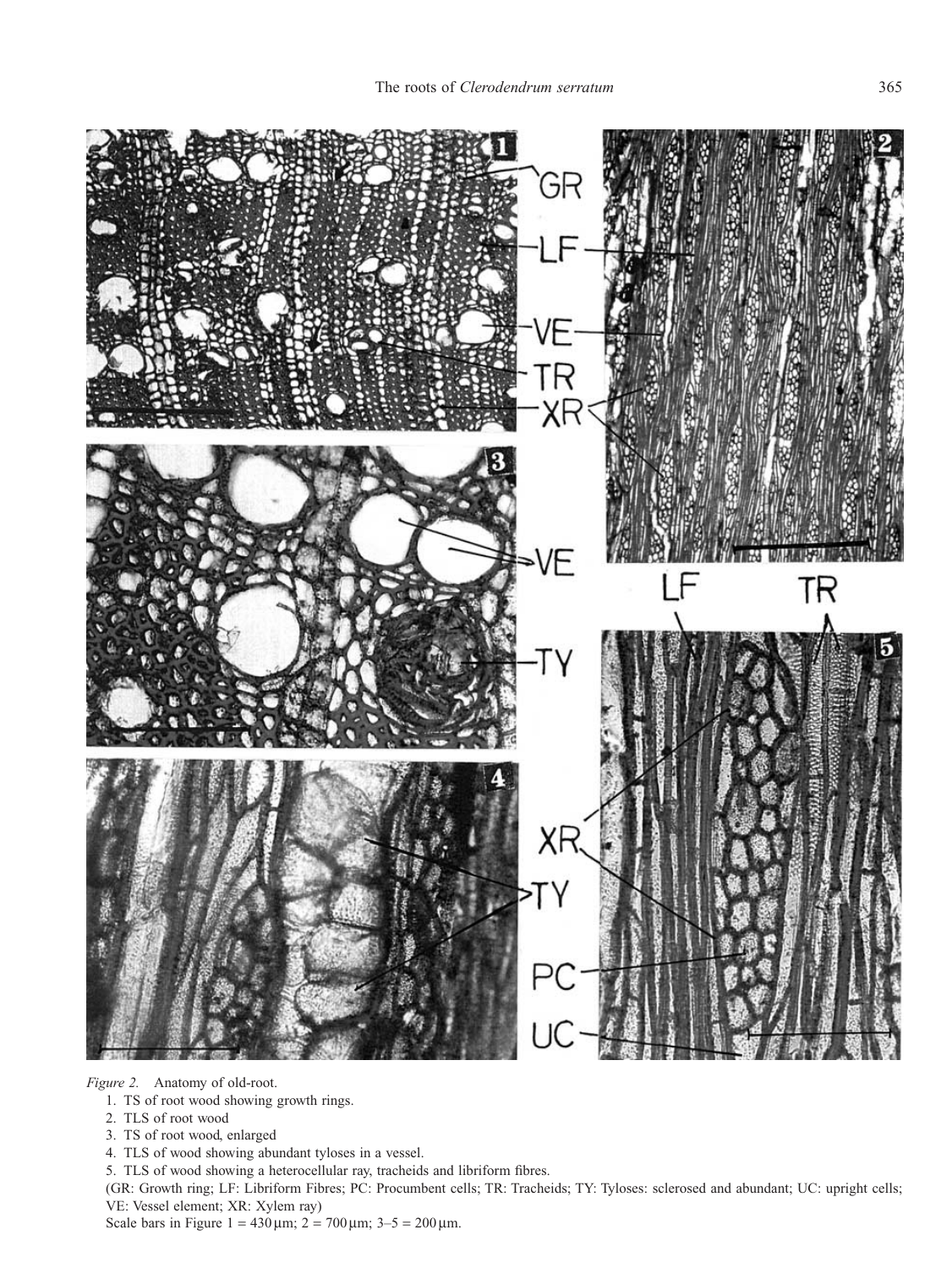

*Figure 3.* Root-wood elements.

- 1. Many libriform fibres and one wide vessel element
- 2. A narrow vessel element and an axial parenchyma
- 3. Libriform Fibres, parenchyma and tracheid;

4. Single vessel element showing lateral wall pittings

(AP: Axial parenchyma; LF: Libriform fibres; LP: lateral wall pittings; PP: perforation plate; TR Tracheid; XP: Xylem parenchyma; VE: Vessel elements)

Scale bars in Fig. 1 and  $3 = 430 \,\text{\mu m}$ ; 2 and  $4 = 5 = 200 \,\text{\mu m}$ .

#### *Microscopical features*

Growth rings distinct, marked by a broad zone of boundary parenchyma and isolated groups of vascular tracheids (Fig. 2.1,3). Tracheids diffusely-porous, the pores circular or elliptic, solitary or less frequently in multiples of 2 or 3; tangential diameter  $120$  (50-170)  $\mu$ m; pore frequency  $17/mm^2$ ; wall thickness  $10 \mu m$ ; length of the vessel elements  $328$  ( $250-430$ ) µm; cylindrical, more frequently short and barrel shaped; perforation plate simple, horizontal short elements or slightly oblique in longer elements and tailed at one or both ends, or tailless; lateral wall pits tangentially elongated and linear (Fig. 3.1–4); tyloses abundant and due to mutual compression, form pseudoparenchymatous structure within the vessel lumen (Fig. 2.3,4). Pore lines wavy, as seen in longitudinal section (LS) views.

Axial parenchyma paratracheal and scanty, and apotracheal and boundary; cells vertically oblong, thin walled, simple pitted, occurring in strands. Fibres libriform type, thick walled, non-septate (Fig. 3.1,3), length 486 (320–840)  $\mu$ m; walls 5 $\mu$ m thick; pits not evident.

Tracheids-vascular tracheids occurring at the growth ring boundary and vasicentric tracheids abutting the vessels; cells shorter, walls thinner and lumen wider when compared to the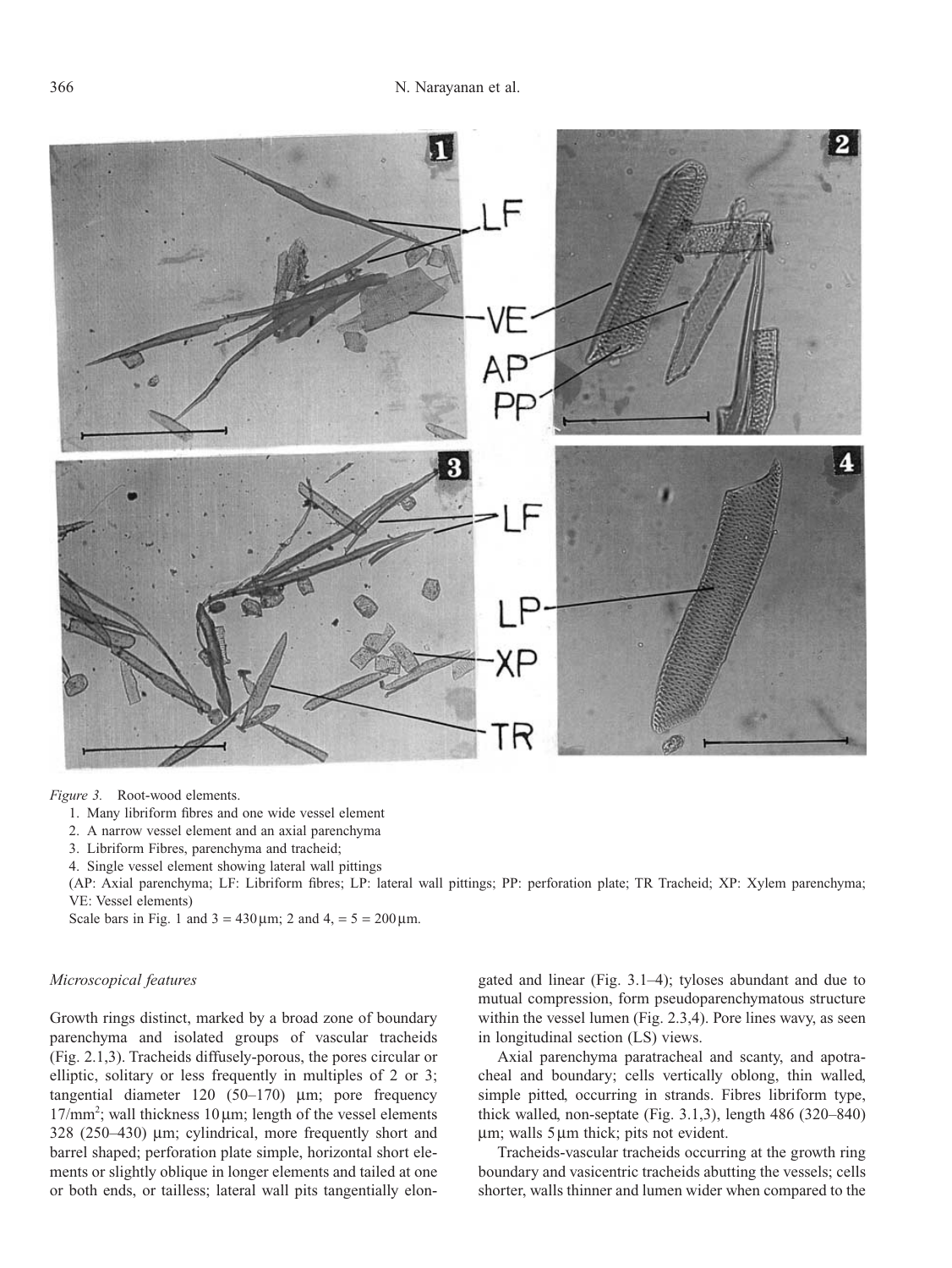length, wall thickness and cell lumen of the fibres; lateral wall pits circular, bordered and abundant.

Xylem rays-multiseriate, occasionally uni- or biseriate; heterocellular, with marginal upright cells and rectangular body cells (Fig. 2.2 and 5); uni- or biseriate rays are exclusively homocellular with upright cells only; rays 559 (170–950)  $\mu$ m high, 94 (50–130)  $\mu$ m broad. Ray frequency  $3 - 5/mm$ .

#### **Root bark**

Bark, chiselled out from old roots measuring about 6 cm in diameter was studied. In surface view, the bark appears light brown, shallow fissured, flaky, flakes firm, scaling off in powder.

#### *Slash features*

Bark samples ranging in thickness from 3–4.5 mm were slashed. The inner surface of the bark is pearly white; inner boundary of the bark even and smooth. In sectioned view, the inner bark (secondary phloem) appears distinct in colour and texture from the outer bark (periderm). The inner bark is dull white and granular in texture; medullary rays are not evident; outer bark dark and homogeneous.

#### *Microscopical features*

The inner bark consists of a narrow zone of non-collapsed conducting phloem and a broad zone of outer nonconducting phloem. The inner phloem has small sieve tubes, companion cells and axial parenchyma. The outer zone has brachysclereids in scattered groups (Fig. 1.4–6). The ground tissue consists of enlarged parenchymatous cells. The cells of the ray parenchyma are tangentially oblong, less compact, so that minute intercellular spaces occur. The axial parenchyma cells are polygonal in shape and are smaller than the ray cells. Both the axial and ray parenchyma cells contain densely-packed granular starch grains (Fig. 1.6).

The inner bark is delimited externally by a distinct zone of cortex, where the homogeneous cortical parenchyma cells are tangentially elongated, some of them radially divided. The cortex seems to persist, not being used up in the periderm development.

The outer bark is represented by a narrow zone of periderm. A single persistent phellogen functions to produce the simple periderm (Fig. 1.4 and 5). The periderm consists of homogeneous phellem and one or two layers of phelloderm. The latter is not distinct from the cortical cells. The phellem cells are thin walled, tangentially oblong and suberised. Their tangential walls are raised outward. The phellem breaks in the form of small flakes along larger, nonsuberised layers of cells formed at frequent intervals in the periderm.

#### **Discussion**

The comprehensive analysis of the anatomical features of roots of *Clerodendrun serratum* here presented may help to evaluate the usefulness of these characters in establishing the botanical identity of the taxon. While discussing the purpose of systematic anatomy, Metcalfe (1979) has correctly pointed out that any exercise that involves the identification of vegetable material when it is in a fragmentary or partly decomposed condition, can be achieved only by the methods of comparative histology. This applies in establishing the identification of economic plant products ranging from timbers to foodstuffs as well as crude drugs of vegetable origin. Adulterants and substitutes can also be detected. Concerning to the subterranean part of the plant, it may be noted that the correct identification of roots can often be achieved only by microscopical investigation. In the case of *C. serratum*, the dried root is used as a crude drug and when a question arises regarding the purity of the drug, microscopic features help us to solve the problem. It has been reported that substitution and adulteration happen quite frequently in samples of *C. serratum.*

The origin of the first phellogen in the young root of *C. serratum* is evidently from the sub-epidermal cell layers. This observation is in accordance with that of Prasad et al. (1967). In the root of *Clerodendrum indicum*, the phellogen is reported to be pericyclic in origin, so that the cortex is lost during the process of periderm development. This feature is an important character identifying the root of *C. serratum* and distinguishing it from *C. indicum*. The secondary xylem of the root (wood) of *C. serratum*, exhibits certain features not shared by those of the adulterants. In the secondary xylem of old root of *C. serratum*, fairly distinct growth rings are evident, which are marked by the occurrence of boundary parenchyma and isolated nests of vascular tracheids. In the roots of *Premna* and *Gardenia*, this feature seems to be lacking. Further, in *C. serratum*, the bark is characterised by the presence of groups of scattered brachysclereids in the secondary phloem, which constitute the sclerenchymatous components. In *Premna* and *Gardenia* species, the sclerenchymatous elements of the bark are true, libriform fibres. Thus, the type of sclerenchyma in the root barks of *Clerodendrum*, *Premna* and *Gardenia* offer an easily accessible clue to their identity.

Nayar et al. (1976) procured a root drug from Bangalore crude drug market, which was sold under the name of Bharangi. In their attempt to identify the drug, they found that its source was *Premna herbacea* of the Verbenaceae. They were also able to detect some differences between the roots of *P. herbacea* and *C. serratum* in the microscopical features. According to them, *P. herbacea* has nodulated roots, "inconspicuous" phellogen, compound starch grains in the "secondary" cortex, secondary phloem and xylem parenchyma, pericycle without "hard bast," parenchymatous pith and "fibres" with "scalariform" or simple pits. Presumably, their observation might have been based on a sample of